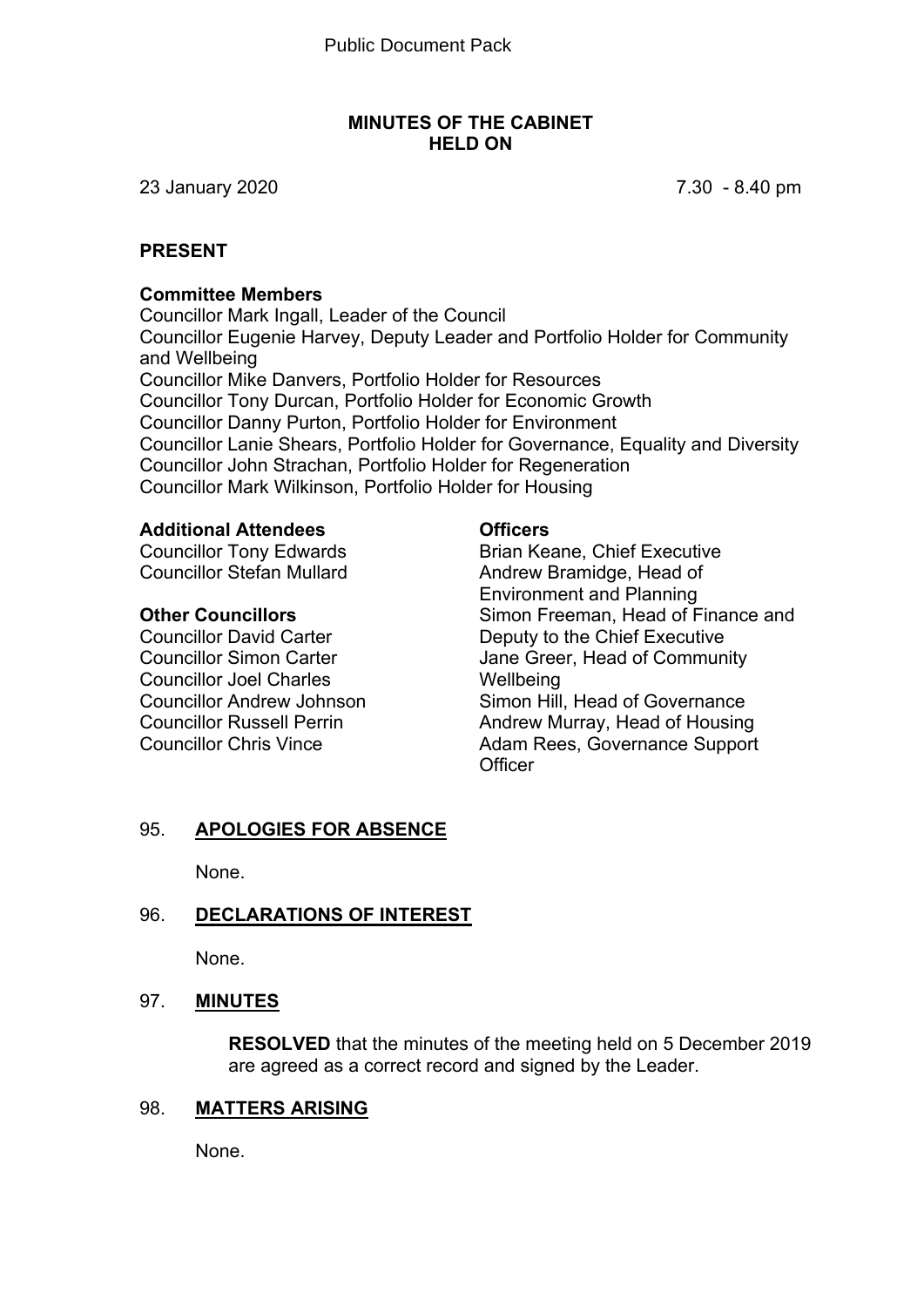## 99. **WRITTEN QUESTIONS FROM THE PUBLIC**

The questions, together with the answers, are appended to the minutes.

## 100. **WRITTEN QUESTIONS FROM COUNCILLORS**

None.

#### 101. **PETITIONS**

a) Stop Expansion of Harlow and Building on Green Wedges with 23,000 New Houses

Cabinet received a petition which requested that the Council stop development of a number of sites within Harlow, as well as the Gilston/Hunsdon Garden Villages.

**RESOLVED** that the petition was noted.

#### 102. **FORWARD PLAN**

Councillor Mark Ingall, Leader of the Council, said that the item 'Town Wide Employment Sites Article 4 Direction' no longer needed to be considered by Cabinet as the Council had received no objections to the proposed Article 4 Direction at the Pinnacles. He added that a prior notification of a development had been received. Due to the Article 4 Direction, the application could not proceed automatically under Permitted Development Rights and would be subject to the full planning application process.

**RESOLVED** that the Forward Plan is noted.

#### 103. **RECENT RELEVANT DECISIONS TAKEN BY THE LEADER, DEPUTY OR PORTFOLIO HOLDER(S)**

None.

#### 104. **CORPORATE PLAN 2020/21**

Cabinet received a report proposing a Corporate Plan for 2020/21 to 2022/23.

Proposed by Councillor Mark Ingall (seconded by Councillor Eugenie Harvey) it was:

**RESOLVED that** Cabinet recommends to Full Council that**:**

**A** The Corporate Plan 2020/21, attached as Appendix A to the report, is adopted.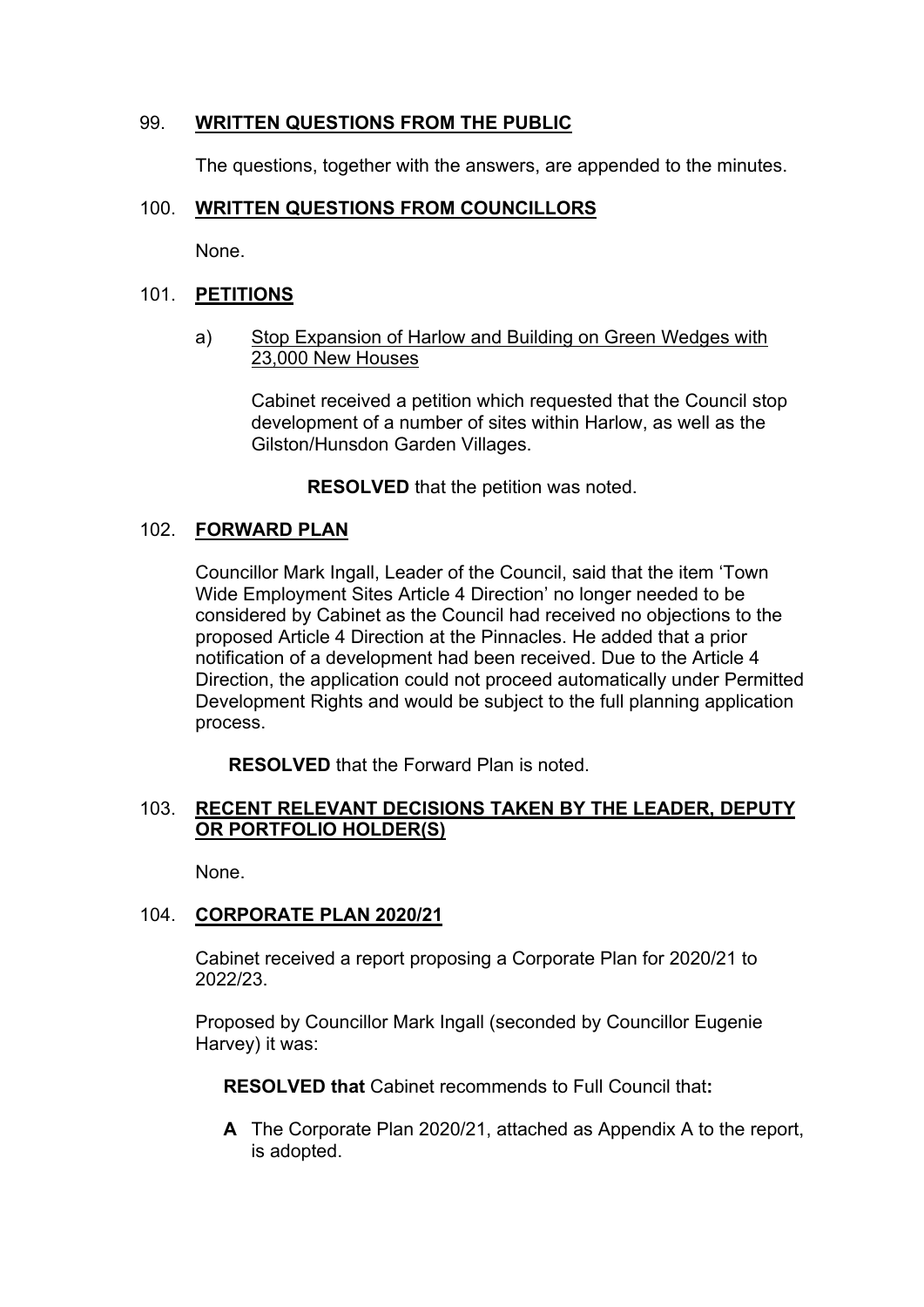**B** Authority be delegated to the Chief Executive, in consultation with the Leader of the Council, to make minor and inconsequential amendments to the Corporate Plan.

## 105. **MEDIUM TERM FINANCIAL STRATEGY 2020/21 - 2022/23**

Cabinet received a report proposing a Medium Term Financial Strategy for the Council from 2020/21 to 2022/23.

Proposed by Councillor Mike Danvers (seconded by Councillor Mark Ingall) it was:

**RESOLVED that** Cabinet recommends to Full Council that:

- **A** The Medium Term Financial Strategy for 2020/21 to 2022/23 (attached as appendix B to the report) is adopted.
- **B** The planned Council Tax increase of 1.99 per cent for 2020/21 as set out in the Medium Term Financial Plan be approved.
- **C** The proposals in relation to reserves as set out in this report at paragraphs 23 to 29 of the report and contained within Section 8 of the Medium Term Financial Strategy be approved.

#### 106. **GENERAL FUND BUDGET 2020/21**

Cabinet received a report which set out the annual General Fund Budget for the Council. The report included a proposed increase to the Council Tax charge of 1.99 per cent.

Proposed by Councillor Mike Danvers (seconded by Councillor Mark Ingall) it was:

**RESOLVED that** Cabinet recommends to Full Council that:

- **A** The General Fund estimates for 2020/21, as set out in Appendix A to the report, are approved.
- **B** The proposed transfers between the General Fund and Earmarked Reserves, referred to in paragraphs 28 to 30, Table 3 of this report and set out in Appendix C to the report, are approved.
- **C** The proposed Fees and Charges, as set out in Appendix E to the report, are approved.
- **D** The Pay Policy Statement, as set out in Appendix G to the report, is approved.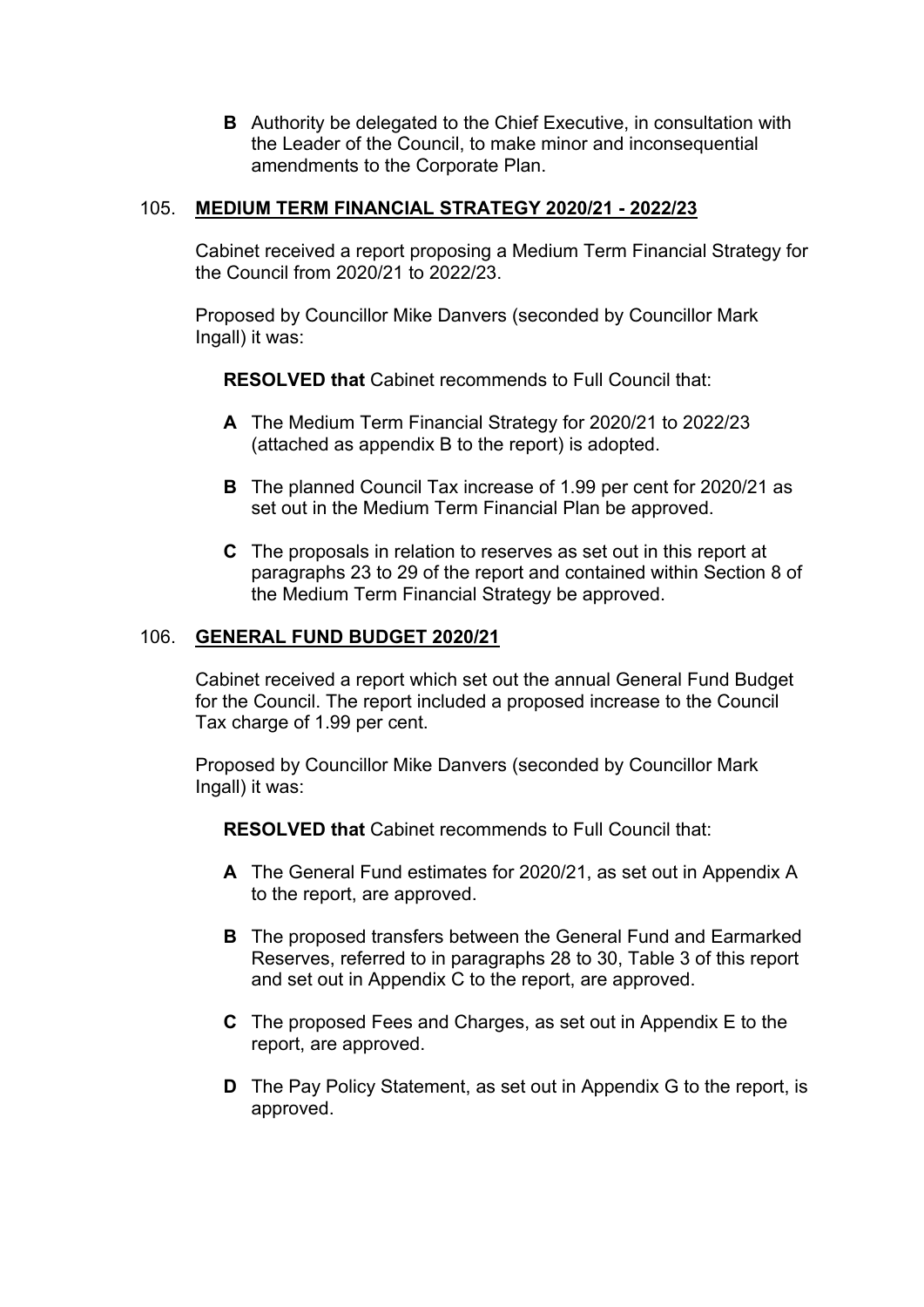**E** The Council's Band D Council Tax for 2020/21 is set at £283.26 representing an increase in Council Tax of 1.99 per cent for the forthcoming year.

## 107. **HOUSING REVENUE ACCOUNT BUSINESS PLAN 2019-2049**

Cabinet received a report proposing a formal update of the Council's Housing Revenue Account Business Plan.

Proposed by Councillor Mike Danvers (seconded by Councillor Mark Ingall) it was:

**RESOLVED that** Cabinet recommends to Full Council that:

- **A** The Housing Revenue Account (HRA) Business Plan, as set out in Appendix A to the report, be approved.
- **B** Authority be delegated to the Chief Executive, in consultation with the Portfolio Holder for Housing, to make minor amendments to the Plan, if necessary, following consultation.

#### 108. **HOUSING REVENUE ACCOUNT BUDGET 2020/21**

Cabinet received a report which provided a forecast of the outturn budget for the Council's Housing Revenue Account for the current financial year, as well as a proposed budget for 2020/21.

Proposed by Councillor Mike Danvers (seconded by Councillor Mark Ingall) it was:

**RESOLVED that** Cabinet recommends to Full Council that:

- **A** The rents for individual dwellings as set out in paragraph 28 of this report are approved with effect from 6 April 2020. This equates to an average weekly rent of £92.28 an increase of 2.7 per cent.
- **B** Service charges for individual dwellings, as set out in paragraphs 21 to 27 of this report are approved with effect from 6 April 2020 for tenants and from 1 April 2020 for leaseholders. This equates to an average weekly service charge to tenants of £2.79.
- **C** Heating charges as set out in paragraphs 29 to 34 of this report are approved with effect from 6 April 2020 for tenants and from 1 April 2020 for leaseholders. Average weekly general needs charges are £9.23 per week (leaseholders 223 Agenda Item 14 £18.19 per week, equivalent) and, for sheltered accommodation, £6.84 per week.
- **D** Rents for garages held within the category 'Retain and Invest' as defined in the 'Garages and Hardstanding Improvement Strategy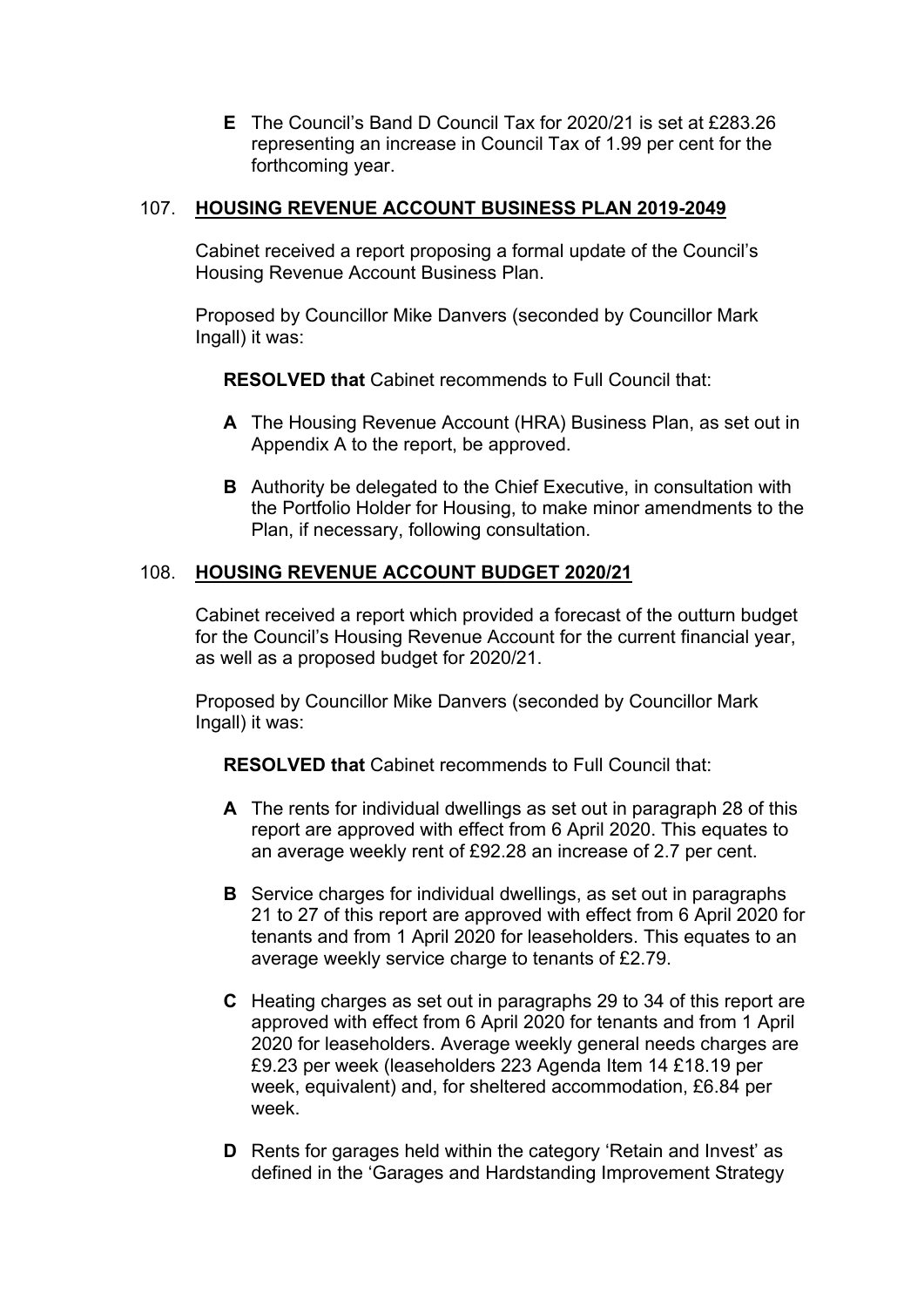2015' will increase by five per cent, to £10.67 per week (for a standard garage) and proportionate increases for other garages, car ports and car spaces from 1 April 2020, as set out in paragraphs 35 and 36 of this report.

- **E** Housing related support charges are as set out in paragraphs 17 to 19 and Table 1 are approved for service users with effect from 6 April 2020.
- **F** Other Leasehold charges set out in paragraphs 25 and 37 of this report are approved with effect from 6 April 2020.
- **G** Other Tenant charges are set out in paragraphs 38 and 39 and are approved with effect from 1 April 2020.
- **H** The growth items outlined in paragraph 42 in respect of 2020/21 are approved.
- **I** The Housing Revenue Account (HRA) budget (attached as set out in Appendix A to the report) is approved.
- **J** The minimum HRA working balance shall be £4 million as at 31 March 2021.

#### 109. **CAPITAL AND TREASURY REPORT 2020**

Cabinet received a report which provided a forecast of the outturn budget for the Council's Housing Revenue Account for the current financial year, as well as a proposed budget for 2020/21.

Proposed by Councillor Mike Danvers (seconded by Councillor Mark Ingall) it was:

**RESOLVED that** Cabinet recommends to Full Council that:

- **A** The following Capital and Treasury Reports be approved:
	- i) The Capital Strategy Report (attached as Appendix A to the report)
	- ii) The Capital Programme Strategy Statement 2020/21 (attached as Appendix B to the report)
	- iii) The Investment Strategy Report 2020/21 (attached as Appendix D to the report)
	- iv) The Minimum Revenue Provision Statement 2020/21 (attached as Appendix E to the report).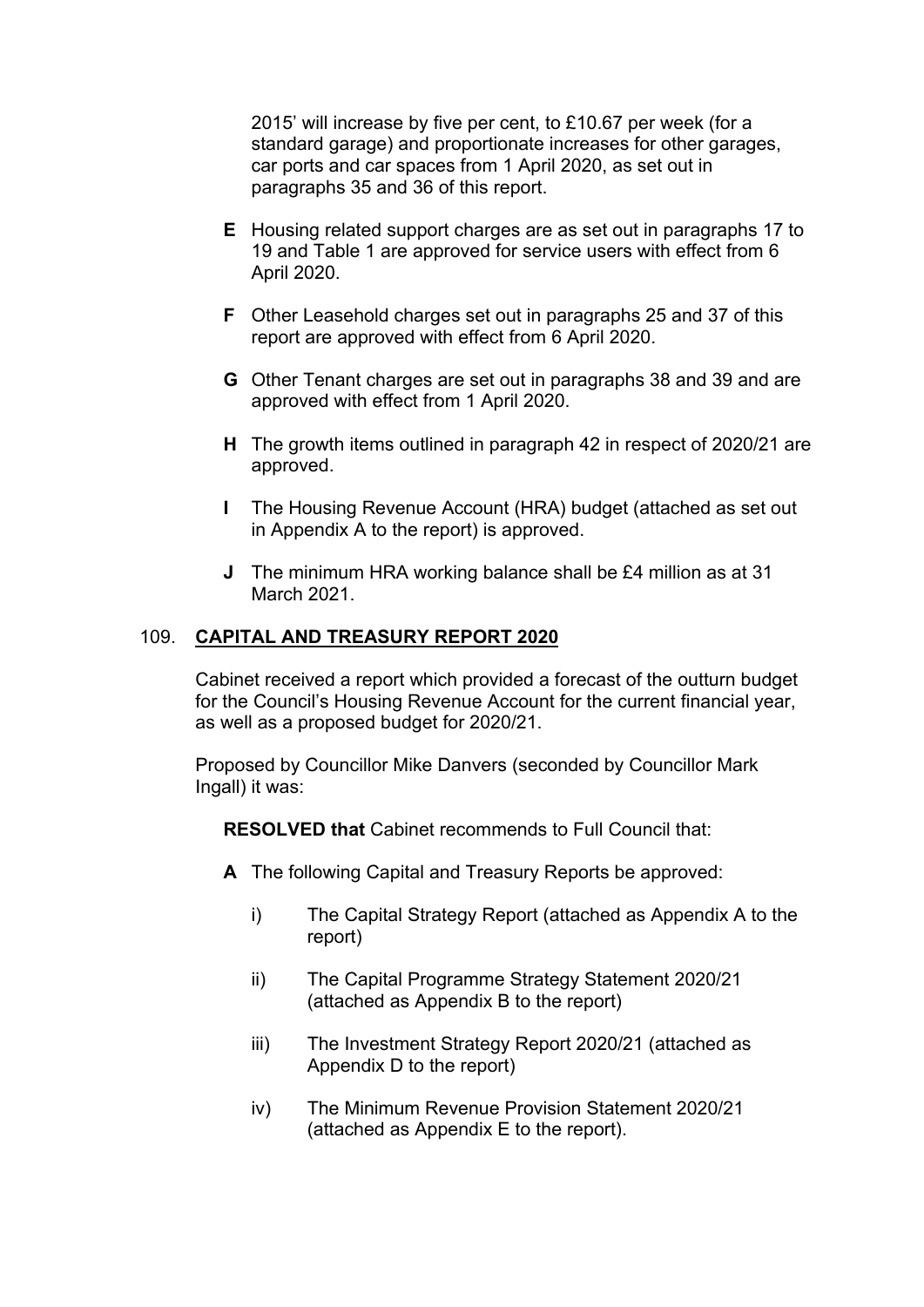**B** The proposed revised Treasury Management Strategy Statement 2020/21 (attached as Appendix C to the report) be approved for implementation with effect from 1 April 2020.

## 110. **CAPITAL PROGRAMMES 2019/20 - 2021/22**

The Cabinet received a report on the outturn for 2019/20 and proposed programmes for 2020/21.

Proposed by Councillor Mike Danvers (seconded by Councillor Mark Ingall) it was:

**RESOLVED that** Cabinet recommends to Full Council that:

*Housing Capital Programme*

- **A** The Housing Capital Programme 2019/20 revised outturn of £23,005,000, as set out in Table 2 of the report is noted.
- **B** The Housing Capital programme 2020/21 of £27,739,000, as set out in Table 5 of the report is approved, including £10.2 million of external borrowing in 2020/21 and a further £8.7 million in the following two years to support building council homes. Total borrowing £18.9 million.

#### *Non Housing Capital Programme*

- **C** The revised Non Housing Capital Programme 2019/20 of £13,738,000, as set out in Table 6 of the report is noted.
- **D** The Non Housing Capital Programme for 2020/21 £11,048,000 including the Enterprise Zone (Modus), £5,363,000, and Elm Hatch £1,185,000, as set out in Table 10 of the report is approved.
- **E** External borrowing of £13.8 million is approved to support the Non Housing Capital Programme in 2020/21 and a further £10.2 million in respect of the Housing Capital Programme.

#### 111. **DEBT WRITE OFFS**

Cabinet received a report which requested approval to write off irrecoverable debts totalling £500,373.19.

Proposed by Councillor Mike Danvers (seconded by Councillor Mark Ingall) it was:

#### **RESOLVED that:**

**A** Irrecoverable non domestic rates amounting to £500,373.19 (as set out in Appendix A to the report) be written off.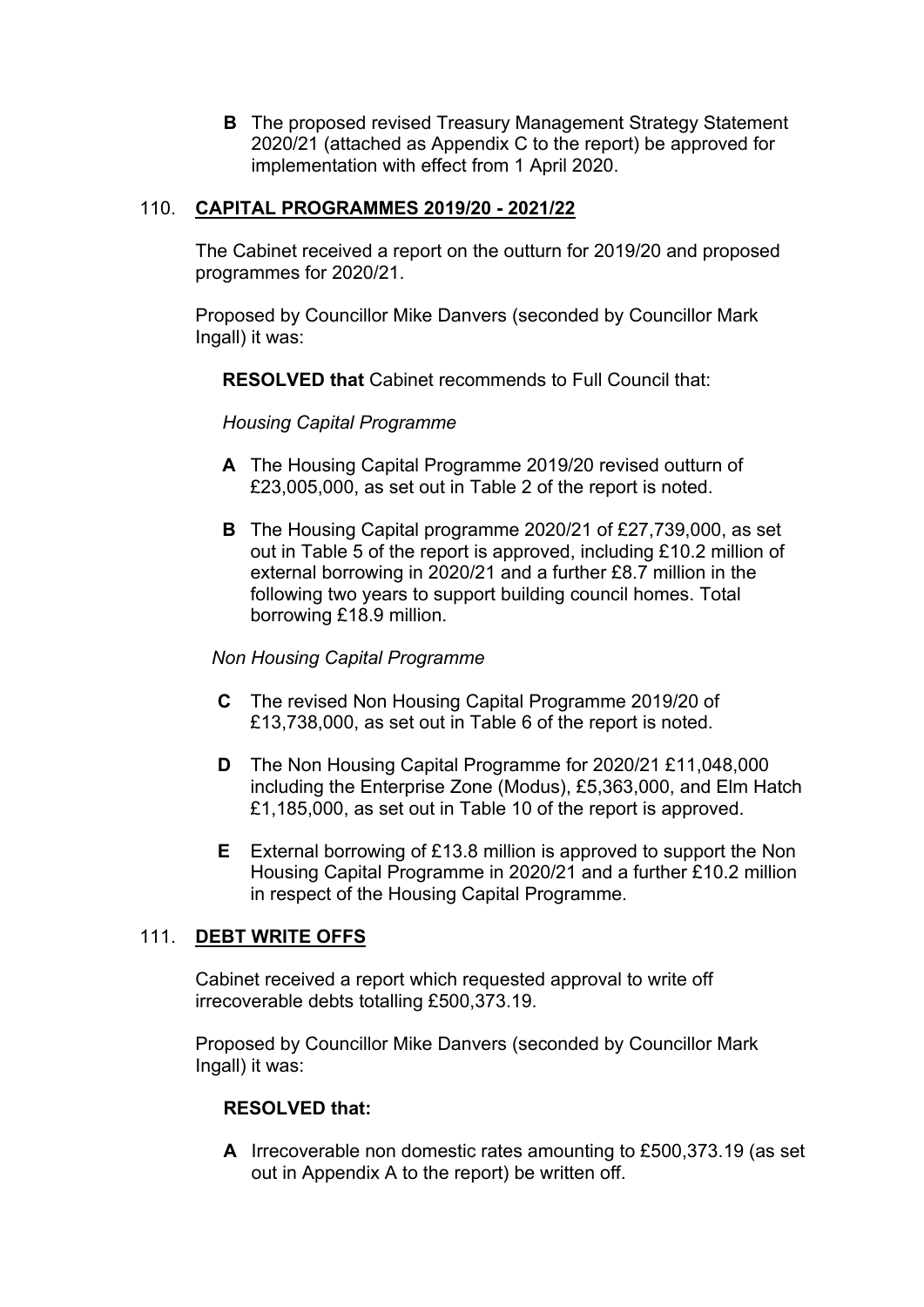## 112. **COMMUNICATIONS FROM COMMITTEES/WORKING GROUPS/PARTIES AND PANELS**

None.

## 113. **MINUTES OF PANELS/WORKING GROUPS**

**RESOLVED** that the minutes of the following meetings are noted.

a) Minutes of meeting Thursday, 28 November 2019 of Cabinet Overview Working Group

#### 114. **MATTERS OF URGENT BUSINESS**

None.

LEADER OF THE COUNCIL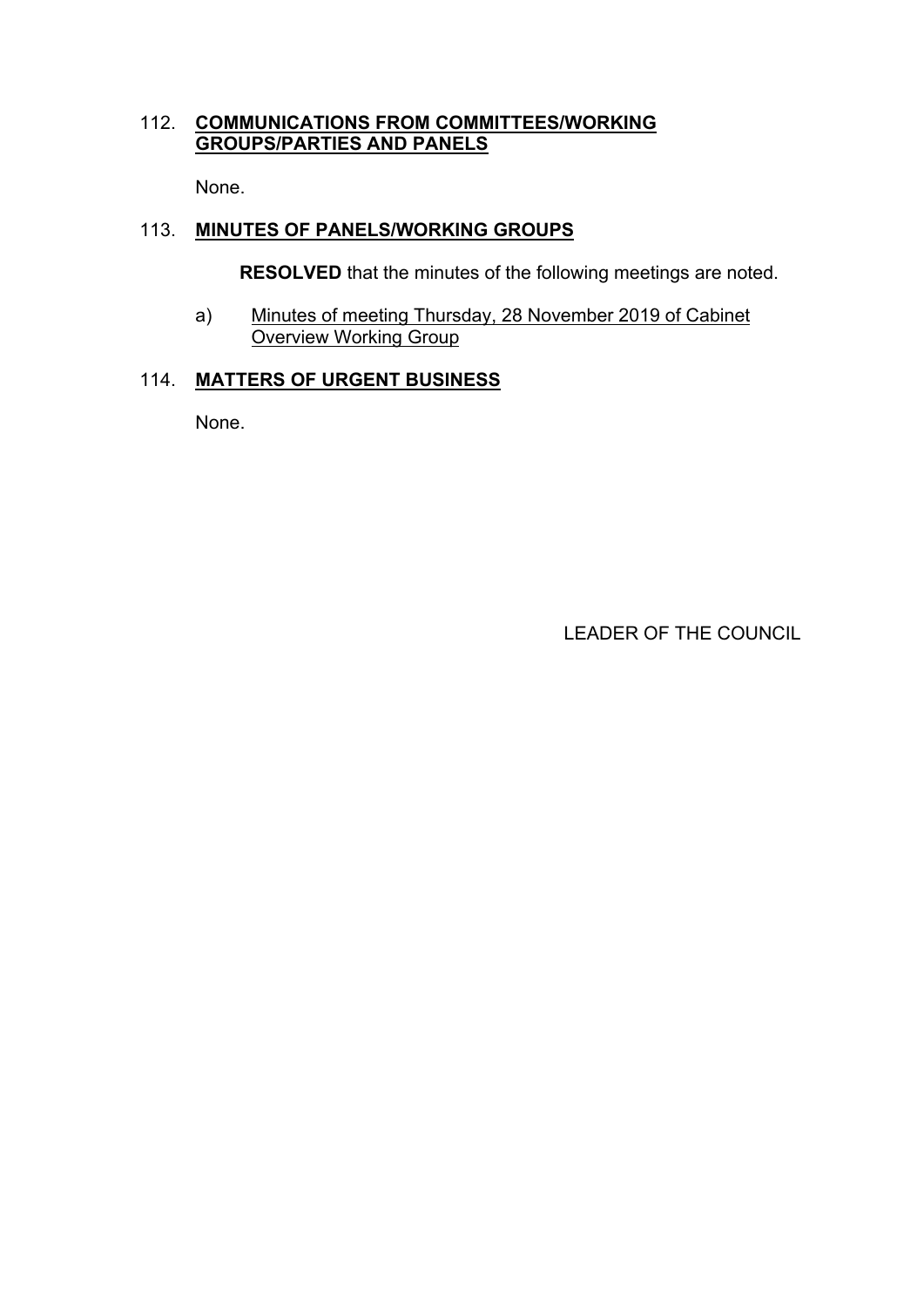# **Cabinet – 23 January 2020 Questions from the Public**

## **1 Mr Nicholas Taylor to Councillor Mark Ingall, Leader of the Council**

The Harlow Alliance Party and no doubt hundreds of residents were delighted to see the Main Modifications made by the Inspector of Harlow Council's Local Plan. These changes will see a reduction of some 200 homes being built on Council owned playing fields and green spaces between housing estates.

Members will be aware that despite this, the Plan if implemented in full will still see 1600 more homes being constructed in the area than is required by government targets.

It was announced last week that the Council would be commencing a £12 million house building programme shortly. How does the Council plan to meet the shortfall in Council house building numbers as a result of the Inspectors findings?

## **Reply from Councillor Mark Ingall (Leader of the Council):**

The Council is developing a proposed housing delivery programme, comprising a number of sites that can be developed for council housing over the coming years.

It is anticipated that there will not be a shortfall in the required council house building numbers as a result of the Inspector's Main Modifications.

#### **Supplementary Question from Mr Nicholas Taylor to Councillor Mark Ingall, Leader of the Council**

Does this mean that sites outside of those identified in Local Plan will be built on?

#### **Supplementary Reply from Councillor Mark Ingall, Leader of the Council**

No, it does not.

## **2 Mr Nicholas Taylor to Councillor Mark Ingall, Leader of the Council**

The Conservative Government said in 2012 that for every Council house sold under the Right to Buy, a Council house would be built to replace it. Since then, nationally, a new house has been built only when seven Council homes have been sold. In view of these figures, can you tell me how many homes Harlow Council owned in April 2012 compared with in April 2019?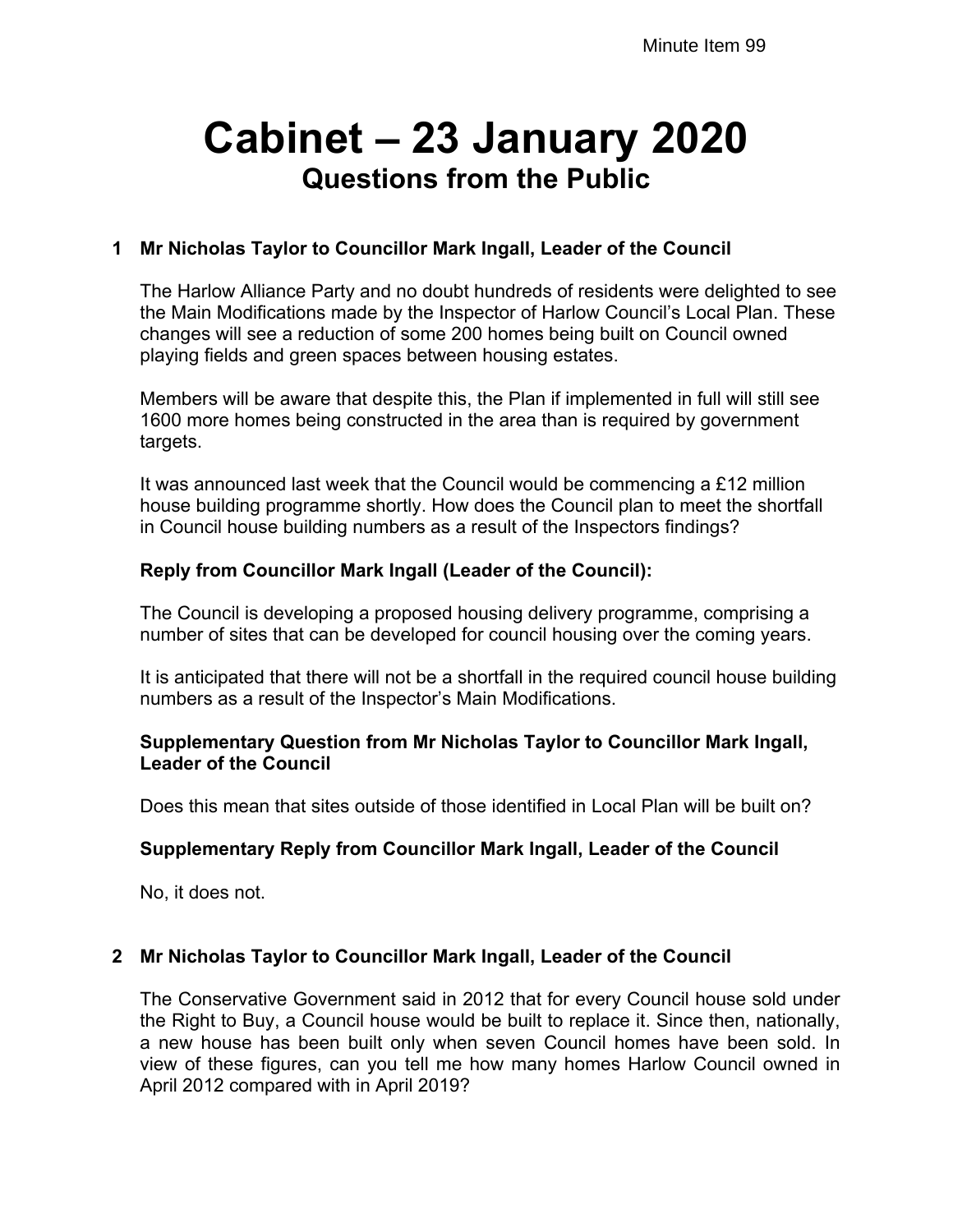## **Reply from Councillor Mark Ingall (Leader of the Council):**

The Council's stock in April 2012 was 9,824. The Council's stock in April 2019 was 9,180.

#### **Supplementary Question from Mr Nicholas Taylor to Councillor Mark Ingall, Leader of the Council**

Will there still be a lower level of council stock by the end of the Local Plan period?

## **Supplementary Reply from Councillor Mark Ingall, Leader of the Council**

The Council has an ambitious pipeline of developments, but Government action is needed to address this issue.

## **3 Mr Alan Leverett to Councillor Mark Ingall, Leader of the Council**

In March last year the Council undertook to consult with residents about the proposed sustainable transport corridors, after the Local Elections in May.

Until now, almost nothing has been done by Harlow Council to advertise exhibitions held in respect of the Plans relating to Gilston and Latton Priory. It has to be said that these included only very vague details of the transport proposals. The exhibition which took place yesterday (22 January) was not advertised on the Council's website or that of the Harlow and Gilston Garden Town.

Is yesterday's event the sole attempt by Harlow Council to consult residents? If not, when and how is the Council going to consult with residents in Harlow about these specific plans?

## **Reply from Councillor Mark Ingall (Leader of the Council):**

I am pleased to be able to say that public consultation on the Harlow and Gilston Garden Town Transport Strategy will commence at the end of January and run until the beginning March 2020. There was in fact no event that took place yesterday, which is why neither the Council nor the Garden Town team had publicised anything. This was a tentative date for the launch of the consultation which erroneously found its way into the local media.

The consultation exercise, when it is launched next week, will see material available on the Garden Town website for review and comment and this will be supported by social media activity through the Harlow and Gilston Garden Town team. Harlow Council's communications team will also support this activity. There will be two staffed exhibitions in the Harvey Centre (dates are currently being confirmed with the Harvey Centre's management team) with Officers available to hand out materials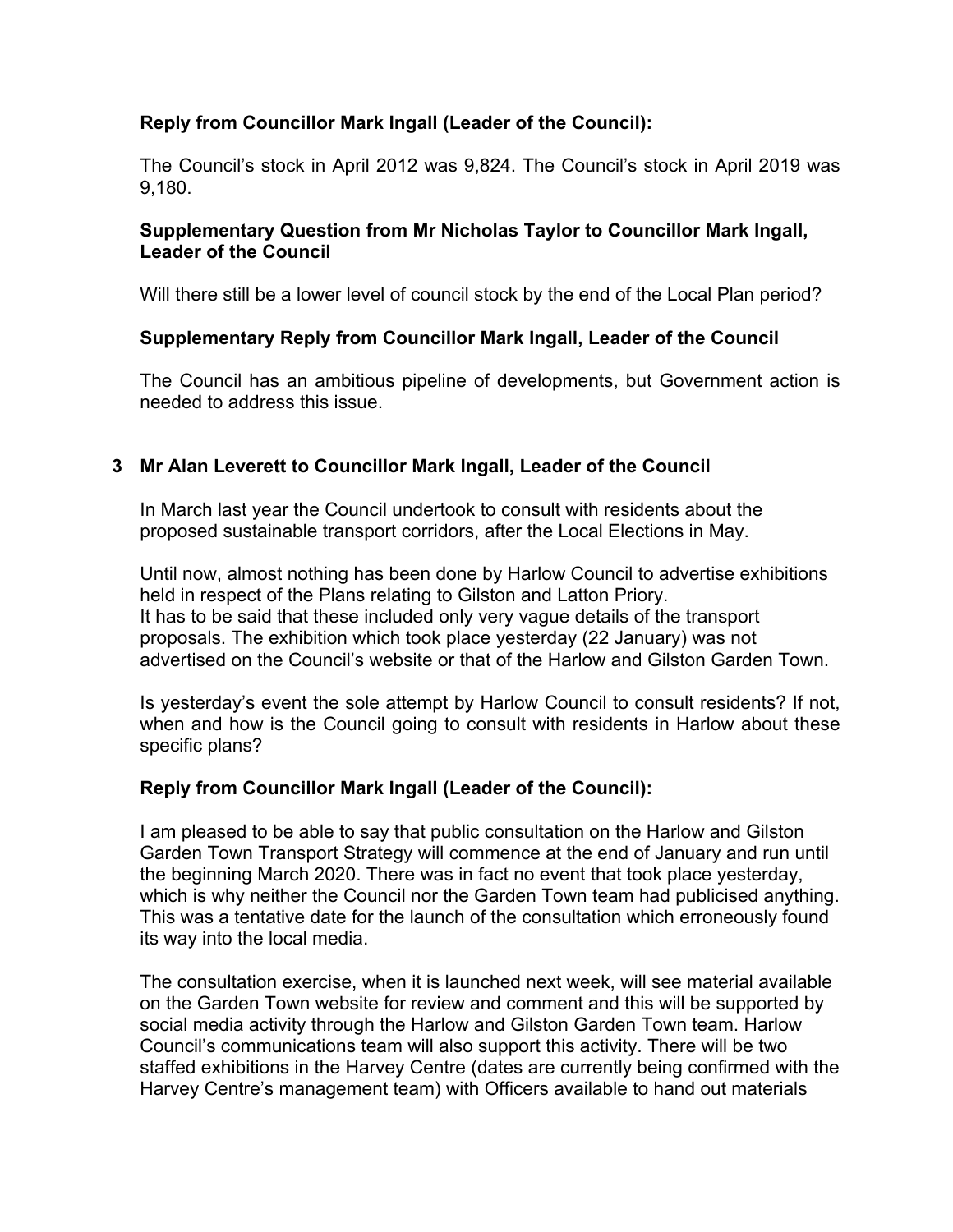and answer questions. A similar event is also planned for Harlow College and a presentation is to be given to the Harlow Chamber of Commerce on 19 February.

During the entire length of the consultation period there will also be exhibition panels on display in the Civic Centre reception. We welcome as many people as possible to get involved with this consultation process, which will be the first in a series of consultation exercises on the Garden Town proposals in the coming months and years.

#### **Supplementary Question from Mr Alan Leverett to Councillor Mark Ingall, Leader of the Council**

Are you going to engage with Residents Associations during the consultation?

#### **Supplementary Reply from Councillor Mark Ingall, Leader of the Council**

We will ask the Garden Town Board about their plans to engage with Residents Associations.

#### **4 Mr Alan Leverett to Councillor Mark Ingall, Leader of the Council**

With over 4000 applicants on the Housing Register, what analysis if any has been carried out to determine the most useful type of home the Council should build to make best use of its stock of homes and reduce the number of applicants on the Housing Register?

#### **Reply from Councillor Mark Ingall (Leader of the Council):**

The Council's strategic housing market assessment (SHMA) sets out the number of homes needed in future to inform our local plans and housing strategies. This seeks to meet housing need, support a healthy local economy and achieve a 'balanced' housing market.

Harlow's overall housing needs require all dwelling types. Current indicators show there is a significant need for two bedroom properties and a need for bungalows to meet the aging population in Harlow.

#### **Supplementary Question from Mr Alan Leverett to Councillor Mark Ingall, Leader of the Council**

Is the Council aware that a number of council tenants wish to downsize their properties?